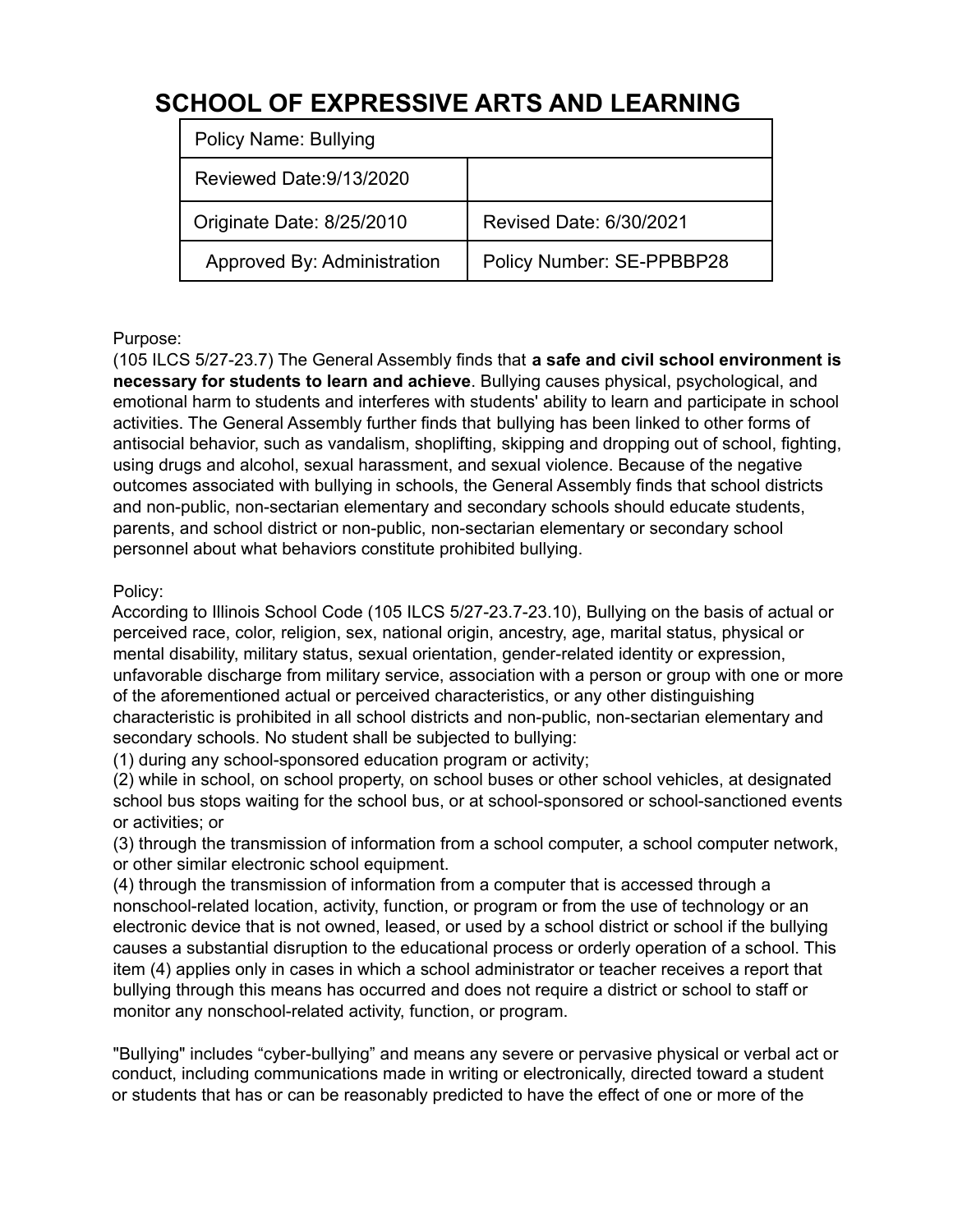following:

(1) placing the student or students in reasonable fear of harm to the student's or students' person or property;

(2) causing a substantially detrimental effect on the student's or students' physical or mental health;

(3) substantially interfering with the student's or students' academic performance; or (4) substantially interfering with the student's or students' ability to participate in or benefit from the services, activities, or privileges provided by a school.

**"Bullying,"** as defined above, may take various forms, including without limitation one or more of the following: harassment, threats, intimidation, stalking, physical violence, sexual harassment, sexual violence, theft, public humiliation, destruction of property, or retaliation for asserting or alleging an act of bullying. This list is meant to be illustrative and non-exhaustive.

**"Cyber-bullying"** means bullying through the use of technology or any electronic communication, including without limitation any transfer of signs, signals, writing, images, sounds, data, or intelligence of any nature transmitted in whole or in part by a wire, radio, electromagnetic system, photo electronic system, or photo optical system, including without limitation electronic mail, Internet communications, instant messages, or facsimile communications. "Cyber-bullying" includes the creation of a webpage or weblog in which the creator assumes the identity of another person or the knowing impersonation of another person as the author of posted content or messages if the creation or impersonation creates any of the effects enumerated in the definition of bullying in this Section. "Cyber-bullying" also includes the distribution by electronic means of a communication to more than one person or the posting of material on an electronic medium that may be accessed by one or more persons if the distribution or posting creates any of the effects enumerated in the definition of bullying as defined above.

# Procedure for Reporting Bullying:

- A student who experiences bullying as defined above is encouraged to immediately report the incident orally or in writing to a trusted staff member. If preferred, a student may also leave an anonymous note in their counselor's mailbox.
- Reports of bullying or harassment can also be sent to [info@seal-il.com.](mailto:info@seal-il.com) Any information sent to this address will be reviewed by a member of S.E.A.L. Administration and directed to the proper Clinical Team Member.

# Procedure for Prompt Investigation:

- The trusted staff member will then report the incident to the building's Clinical Coordinator(s) and Program Coordinator(s) who will investigate and make a determination of next steps regarding communication with the guardians and counselors of the involved students, additional supports, disciplinary action, and restorative measures.
- The Clinical Coordinator(s) and Program Coordinator(s) will make reasonable efforts to complete the investigation within 10 school days after the date the report was received. Coordinators should take into consideration additional relevant information received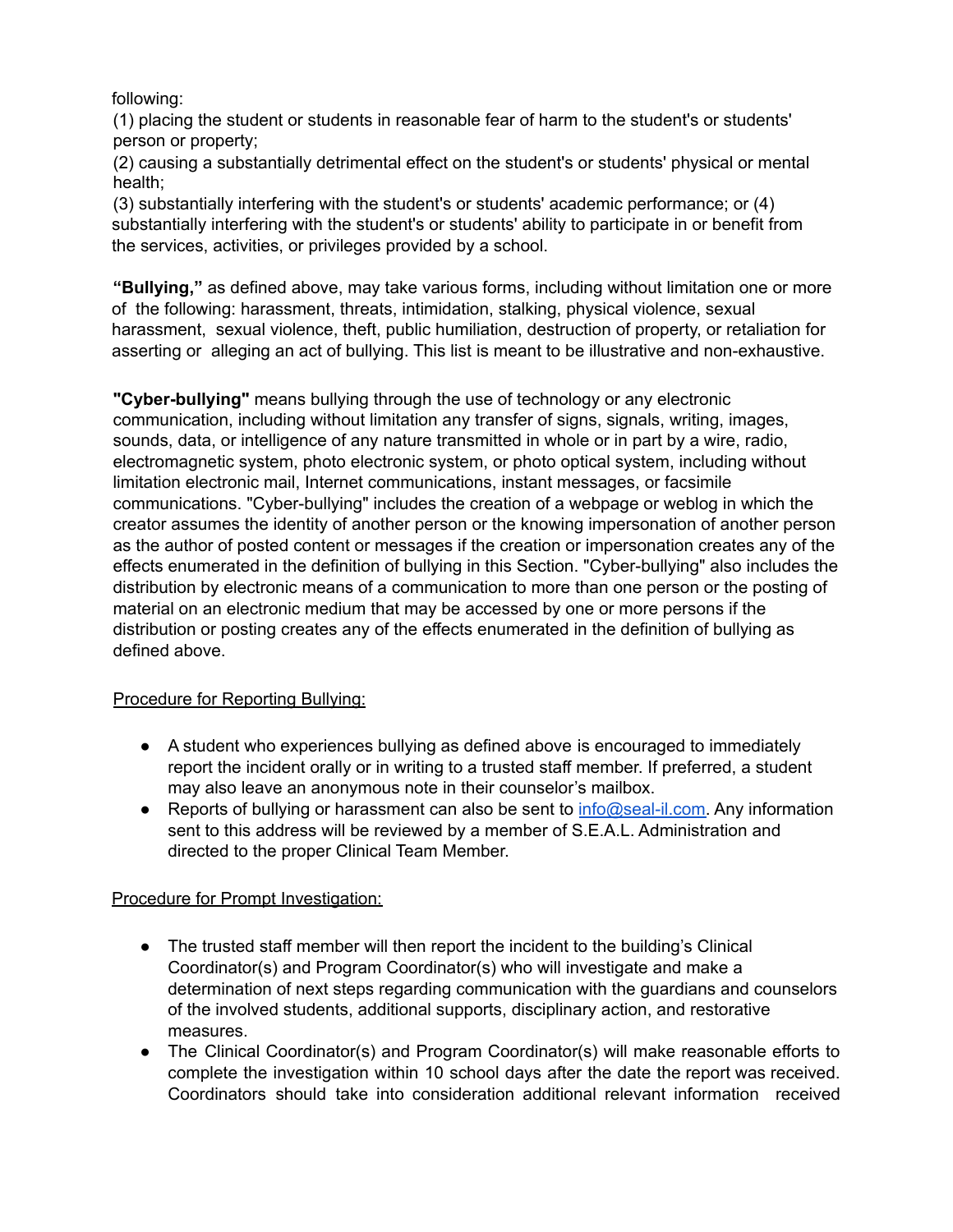during the course of the investigation about the reported incident of bullying.

● As a part of the investigation, the primary investigating Coordinator will see that parents or guardians of any involved students are informed of the incident and ongoing investigation. This Coordinator will also ensure that the procedure for informing parents or guardians strictly follows federal and Illinois state laws regarding student privacy rights. At no time will S.E.A.L. staff discuss a student with an adult who is not their legal parent or guardian.

#### Procedure for Intervention and Remedial Action:

- There should be no reprisal or retaliation against any person who reports an act of bullying. The Program Coordinator in consultation with the classroom staff, clinical staff assigned to the student's case, along with the Coordinator Team, Leadership Team, and Administration will determine consequences and appropriate remedial actions for a person who engages in reprisal or retaliation.
- The team will determine consequences and appropriate remedial actions for a person found to have falsely accused another of bullying as a means of retaliation or as a means of bullying.
- In addition to addressing remedial actions, S.E.A.L. is committed to following up with all involved parties, and will offer sufficient counseling services to all involved students from one of the school's Licensed (Clinical) Professional Counselors. S.E.A.L. is also able to provide resources for students or families who may seek counseling or therapy services outside of school, as a result of the bullying incident.
- If it is determined that an act of bullying falls outside of the scope of The School of Expressive Arts and Learning's jurisdiction and capability, proper local law enforcement may be contacted by S.E.A.L. Administration.
- In the case of a threatening electronic message that may impact the school environments or those present in the milieu, the team will evaluate the level of threat and may collaborate with local law enforcement to investigate the incident in order to keep all parties safe. Cyber communications that may impact a student in their home environment (rather than school environment) will likely lead to school personnel recommending guardians to contact their local police departments independent from the school's handling of the situation.

#### **Policy Efficacy and Evaluation Process:**

- The School of Expressive Arts and Learning acknowledges that a policy alone is not enough to combat or prevent bullying in a school setting. S.E.A.L. is committed to creating a culture that fosters healthy development amongst our student body. Staff are encouraged to provide tools to our students to discuss healthy relationships, promote positive psychological health, and to show empathy and support to all students, whether a staff member perceives the student as the victim or the aggressor of bully behavior.
- Staff members are trained bi-annually in areas such as "Working with Students in a Therapeutic Day School," as well as in areas regarding student privacy, dignity, and identifying signs of depression or suicide.
- The School of Expressive Arts and Learning also relies on evidence-based Social Emotional Learning. According to the *Collaborative for Academic, Social, and Emotional Learning* (CASEL), "Social and emotional learning (SEL) is an integral part of education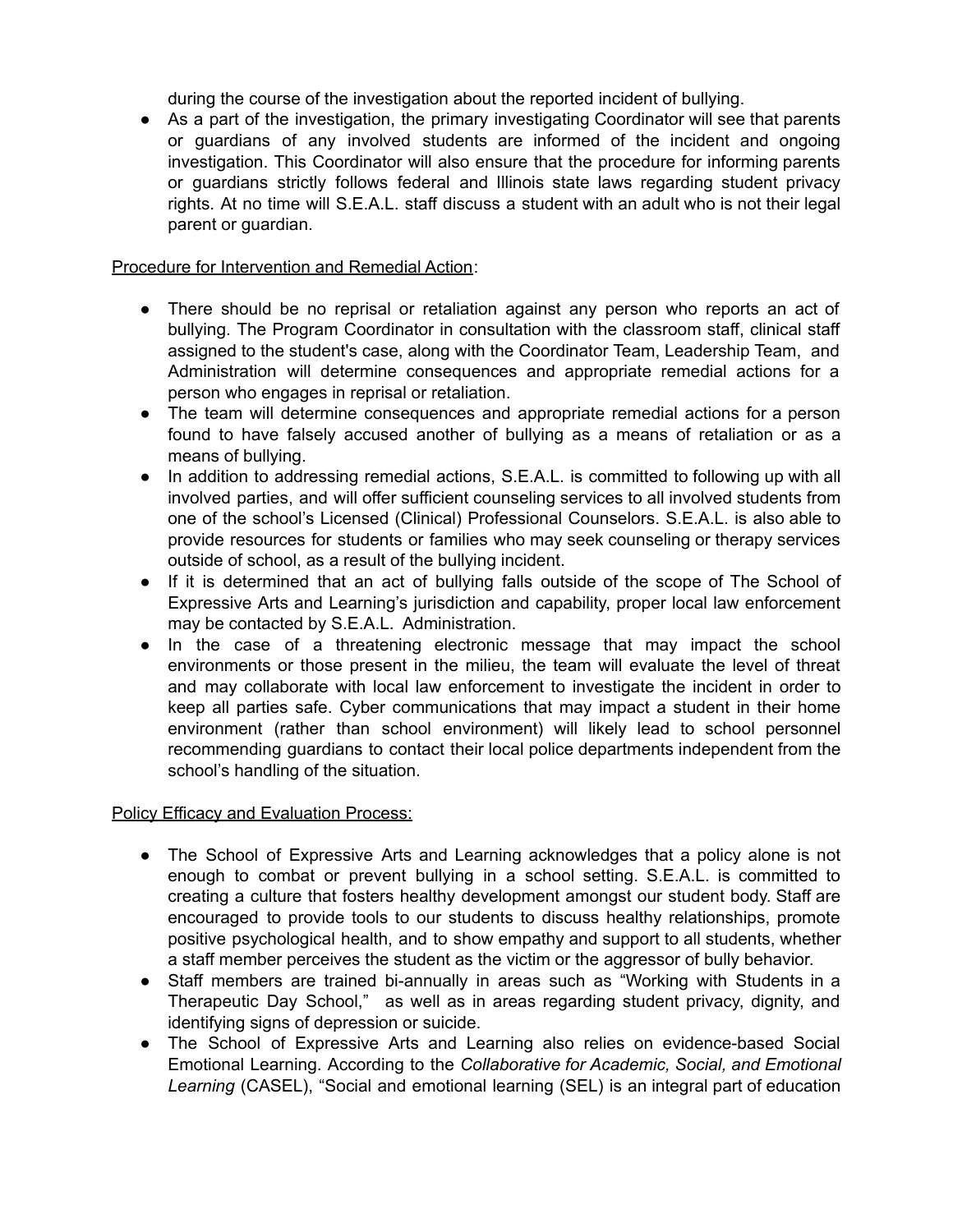and human development. SEL is the process through which all young people and adults acquire and apply the knowledge, skills, and attitudes to develop healthy identities, manage emotions and achieve personal and collective goals, feel and show empathy for others, establish and maintain supportive relationships, and make responsible and caring decisions." An emphasis on SEL from our teachers and counselors, allows the School of Expressive Arts and Learning to foster a culture with reduced bullying and greater understanding of a student's emotional support needs.

- The School of Expressive Arts and Learning is also committed to training select clinical staff in trauma-informed therapy services, through attending annual conferences and certification programs.
- Following incidents of bullying, the Coordinator team will document the event as well as contribute to a record for identifying:
	- 1) the frequency of victimization
	- 2) student, staff and family observations of school safety
	- 3) areas of the school where bullying occurs
	- 4) the types of bullying occurrences
	- 5) actions, interventions or participation of bystanders
	- 6) summary information
- The content of this policy and a bullying data summary will be available at seal-il.com, and updated annually.

The School of Expressive Arts and Learning acts in accordance with Illinois State Board of Education guidelines regarding bullying in the following ways:

(1) Providing ongoing training to all employees on preventing, recognizing, and handling bullying or potentially bullying situations.

(2) Maintaining communication with families and outside agencies where necessary, when/if concerns are present regarding the bullying of or by students at our facility.

(3) Enforcing immediate and appropriate disciplinary actions as consequence for any bullying behavior.

(4) Providing students with education and counseling specific to avoiding bullying behavior related to both being the aggressor and/or the victim of bullying.

Employee Name\_\_\_\_\_\_\_\_\_\_\_\_\_\_\_\_\_\_\_\_\_\_\_\_\_\_\_\_\_\_\_\_\_\_\_\_\_\_\_\_\_\_\_\_\_\_\_\_

Date\_\_\_\_\_\_\_\_\_\_\_\_